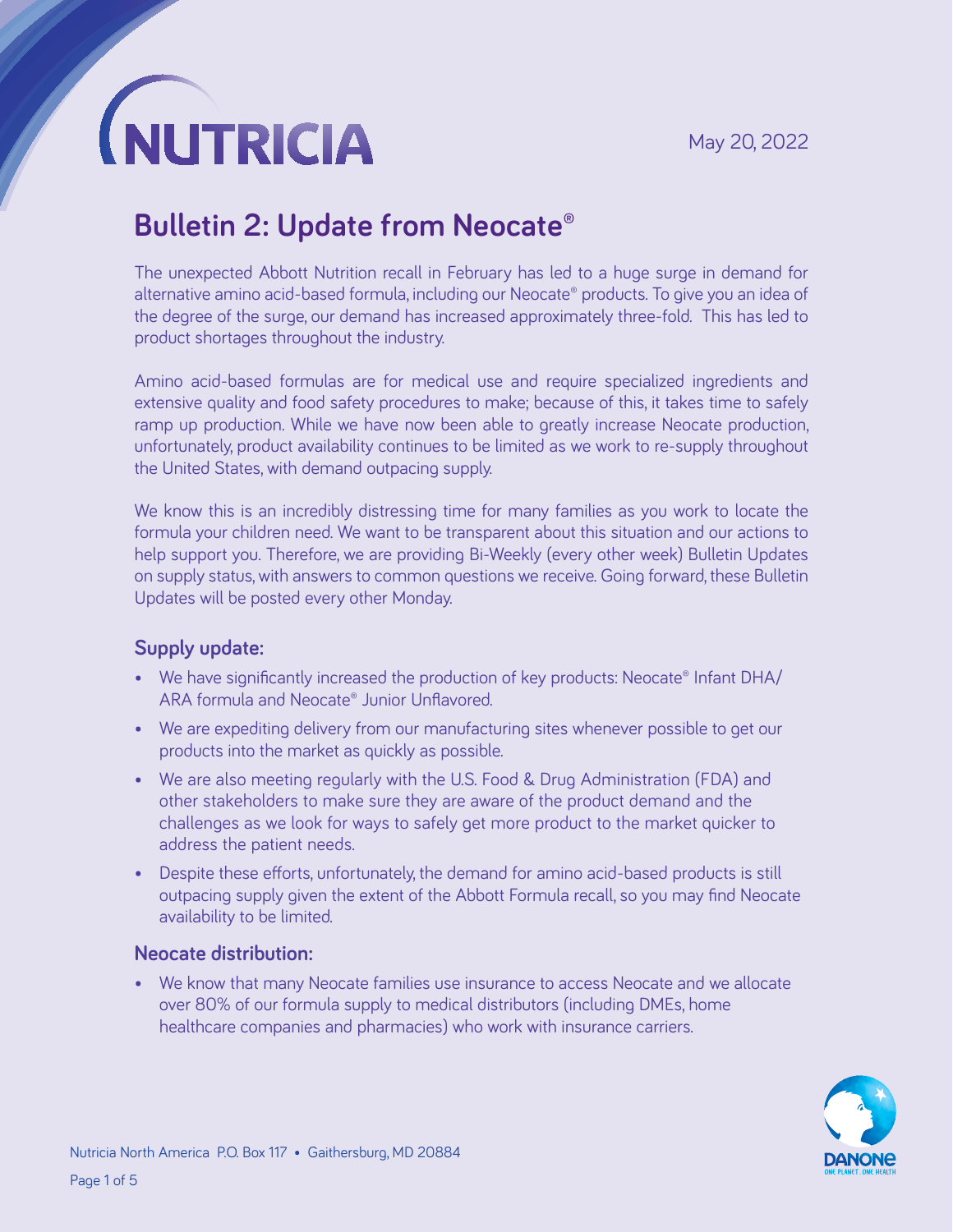- We also allocate a portion of our product for families to order directly from Neocate.com, Walgreen's, or through an Amazon certified reseller, to meet the needs of those who do not receive insurance coverage and depend on direct purchase.
- For orders on Neocate.com, going forward, we are prioritizing existing Auto-Reorders. We will temporarily halt creation of new Auto-Reorders until supplies normalize.

#### **Tips:**

- Connect with the medical distributors who work with your insurance carrier.
- Call your local Walgreens to inquire about stock.
- Sign up for stock alerts on Neocate.com to be alerted when the product is in stock for direct purchasing. For more information, see our Questions & Answers section below.

#### **Alternatives:**

- If you are still unable to locate your formula, please reach out to your healthcare provider for help identifying a safe alternative for your child.
- If your child's usual Neocate is out of stock but another version or flavor of Neocate is available, ask your child's healthcare provider about whether a different version or flavor of Neocate might be a suitable temporary solution for your child. For more information, see the Frequently Asked Questions below.
- If your child's healthcare provider says another version or flavor of Neocate would be suitable for your child, ask your supplier to check for stock of all versions or flavors of Neocate that your healthcare provider has approved (instead of just the version or flavor that you normally order).

For the latest updates on Neocate availability, please visit our Neocate Availability Hub on our website at <https://www.neocate.com/blog/neocate-availability-information-hub/>.

### **Frequently Asked Questions**

#### **What caused the shortage of Neocate?**

The unexpected Abbott Nutrition recall in February has led to a huge surge in demand for alternative amino acid-based formula, including our Neocate® products. This has led to product shortages throughout the industry.

You can read more about the Abbott Nutrition Recall here: [https://www.fda.gov/safety/recalls](https://www.fda.gov/safety/recalls-market-withdrawals-safety-alerts/abbott-voluntarily-expands-recall-powder-formulas-manufactured-one-plant)[market-withdrawals-safety-alerts/abbott-voluntarily-expands-recall-powder-formulas](https://www.fda.gov/safety/recalls-market-withdrawals-safety-alerts/abbott-voluntarily-expands-recall-powder-formulas-manufactured-one-plant)[manufactured-one-plant](https://www.fda.gov/safety/recalls-market-withdrawals-safety-alerts/abbott-voluntarily-expands-recall-powder-formulas-manufactured-one-plant)



**NEW**

**NEW**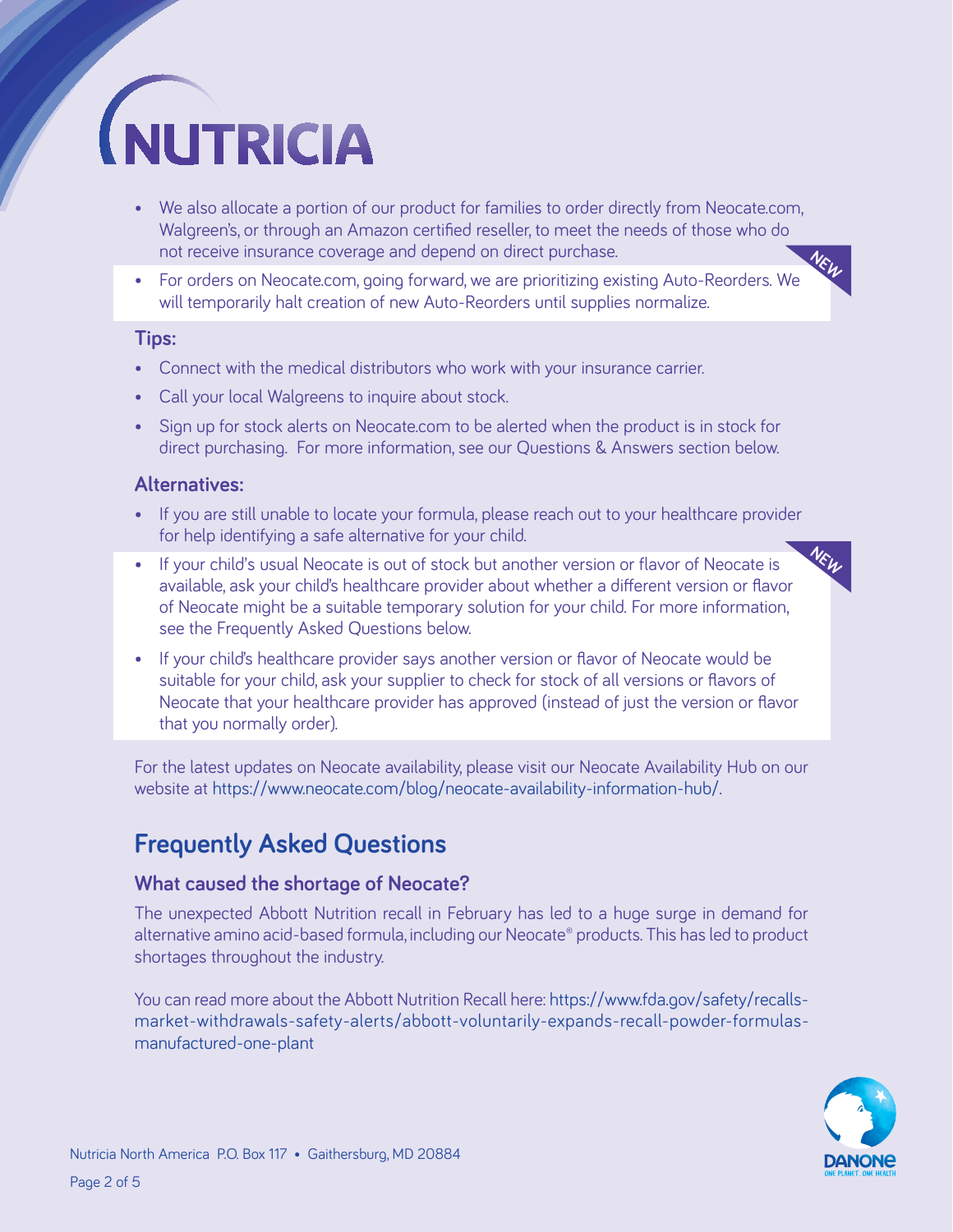#### **Why is it taking so long to produce more Neocate?**

Amino acid-based products, like Neocate, are for medical use and require specialized ingredients and extensive quality and food safety procedures to make; because of this, it takes time to safely ramp up production. We have increased production and we are doing everything we can to ensure Neocate is available and in stock through all the ways we distribute our products. For additional information on our efforts, please visit [https://www.neocate.com/](https://www.neocate.com/blog/information-from-nutricia-regarding-current-availability-of-neocate-products/) [blog/information-from-nutricia-regarding-current-availability-of-neocate-products/](https://www.neocate.com/blog/information-from-nutricia-regarding-current-availability-of-neocate-products/).

#### **I get Neocate through WIC usually – How can I locate a supplier who can take WIC?**

We recommend reaching out to your local WIC department to find a list of WIC-approved vendors. Certain Walgreen's locations may have stock of Neocate Infant DHA/ARA available. Please call your local Walgreen's to inquire whether stock is available before driving there.

#### **My DME/Pharmacy/Home Healthcare Company says they do not have Neocate. Did you stop shipping Neocate to suppliers?**

We continue to prioritize our partnerships with medical distributors (including DMEs and home healthcare companies) who work with insurance carriers to supply families with our product. In fact, over 80% of our formula supply is allocated to these distributors. Unfortunately, because distributors manage stock individually, we may not always have visibility into their stock on hand, and availability may continue to be limited, with demand outpacing supply.

#### **What alternative formulas can my baby have if I cannot find Neocate?**

It is best to reach out to your healthcare provider to find a safe, nutritional alternative for your child's unique needs. He/she may be able to recommend another hypoallergenic formula or put you in touch with a dietitian to come up with a modular formulation that is safe for your child.

#### **When will Neocate be back in stock at my DME, home healthcare company or pharmacy?**

Since the start of the Abbott Nutrition recall, we have ensured continued supply of Neocate formulas to the market. However, demand is higher than supply. Unfortunately, we are unable to give you a definite answer about when your supplier will have stock because it will vary by supplier and depends on whether your supplier gets it directly from us or through a wholesaler.

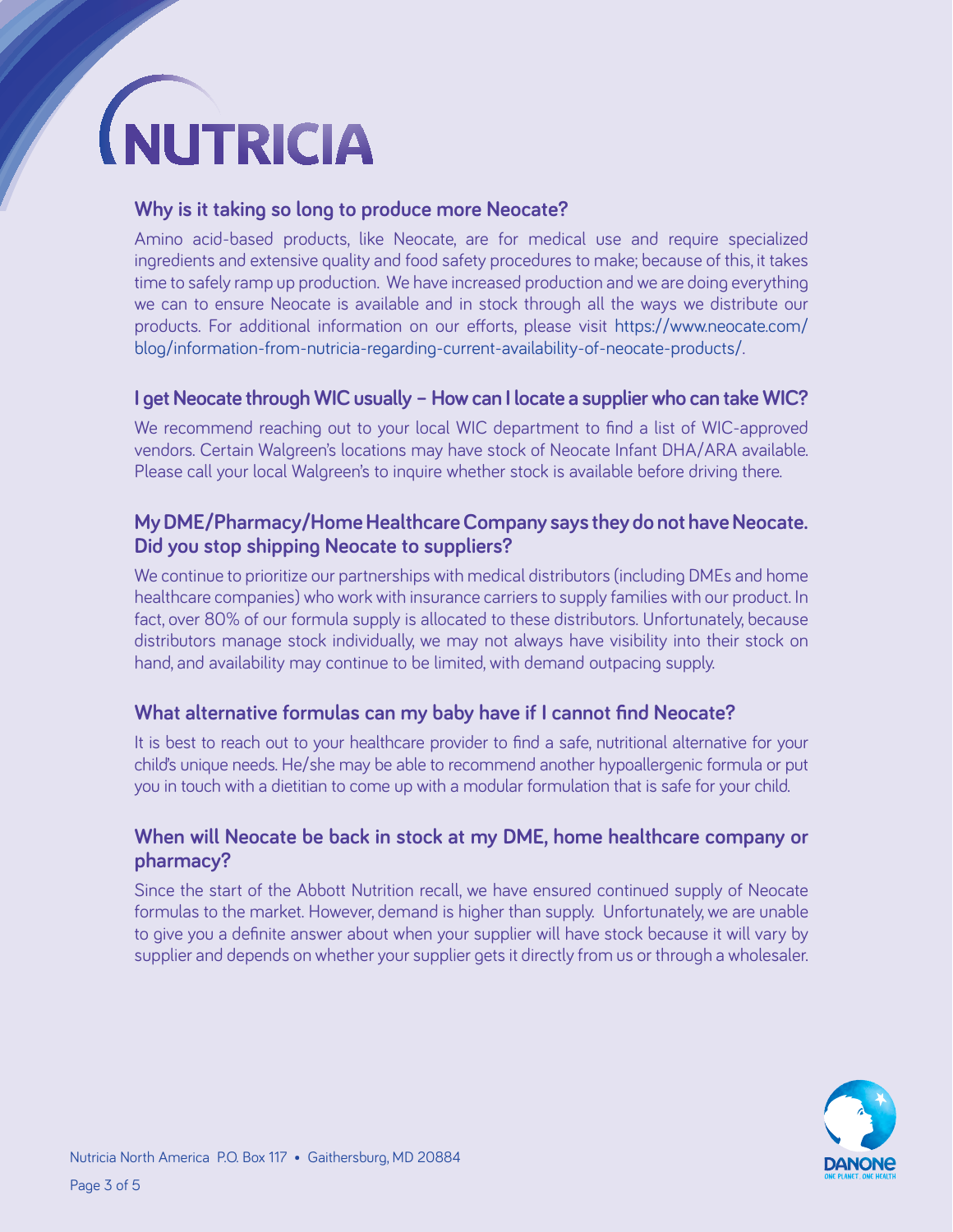#### **How can I sign up for stock alerts when Neocate is available on Neocate.com?**

We will have a limited supply of certain Neocate products available on Neocate.com in the coming months. Customers can sign up for email notifications to be notified when a specific product becomes available for purchase on Neocate.com. If there are multiple product variations that work for you (for example, if your healthcare provider says that both Neocate® Infant DHA/ ARA or Neocate® Syneo® Infant will work for your child depending on which one is available), then we recommend signing up for notifications on both products. Similarly, for Neocate® Junior and Neocate® Splash, you can sign up for notifications on all flavors that you are interested in, as they may become available at different times. The email sign-up option can be found on the individual product pages, beneath where the cost is listed

| <b>AUTO REORDER</b><br><b>DISCOUNT:</b>                                                                                                           | 5%<br>(You will save \$9.36)<br>with auto reorder) |
|---------------------------------------------------------------------------------------------------------------------------------------------------|----------------------------------------------------|
| <b>SHIPPING:</b>                                                                                                                                  | Free Shipping <b>the</b>                           |
| TAX:                                                                                                                                              | \$0.00                                             |
| <b>TOTAL:</b>                                                                                                                                     | \$187.25                                           |
| Sorry, this item is out of stock, but should be<br>back in stock shortly. If you would like us to<br>notify you, please provide your email below: |                                                    |

(see image example to the right). View individual product pages below to sign up for email notifications:

- **• Neocate® Infant® DHA/ARA:**  <https://www.neocate.com/shop/hypoallergenic-formula-and-products/infant-dha-ara>
- **• Neocate® Syneo® Infant:**  <https://www.neocate.com/shop/hypoallergenic-formula-and-products/syneo-infant>
- **• Neocate® Junior:**  <https://www.neocate.com/shop/hypoallergenic-formula-and-products/junior>
- **• Neocate® Splash:**  <https://www.neocate.com/shop/hypoallergenic-formula-and-products/splash>

#### **Can I buy Neocate on Amazon?**

In the coming months, there will be a limited supply of certain Neocate products (including Neocate Infant DHA/ARA, Neocate Syneo Infant, Neocate Junior, and Neocate Nutra) available on Amazon, sold by our authorized reseller, iServe. Stock availability on Amazon will fluctuate in the coming months as we receive new stock regularly, but it may sell out before the next batch of stock is received. Therefore, if you don't see stock available for the product you need through iServe on Amazon, we recommend checking back soon. Note that there may be



other sellers on Amazon, but iServe is our only authorized reseller. Their listings will say "Sold by: iServe" (see screenshot to the right).